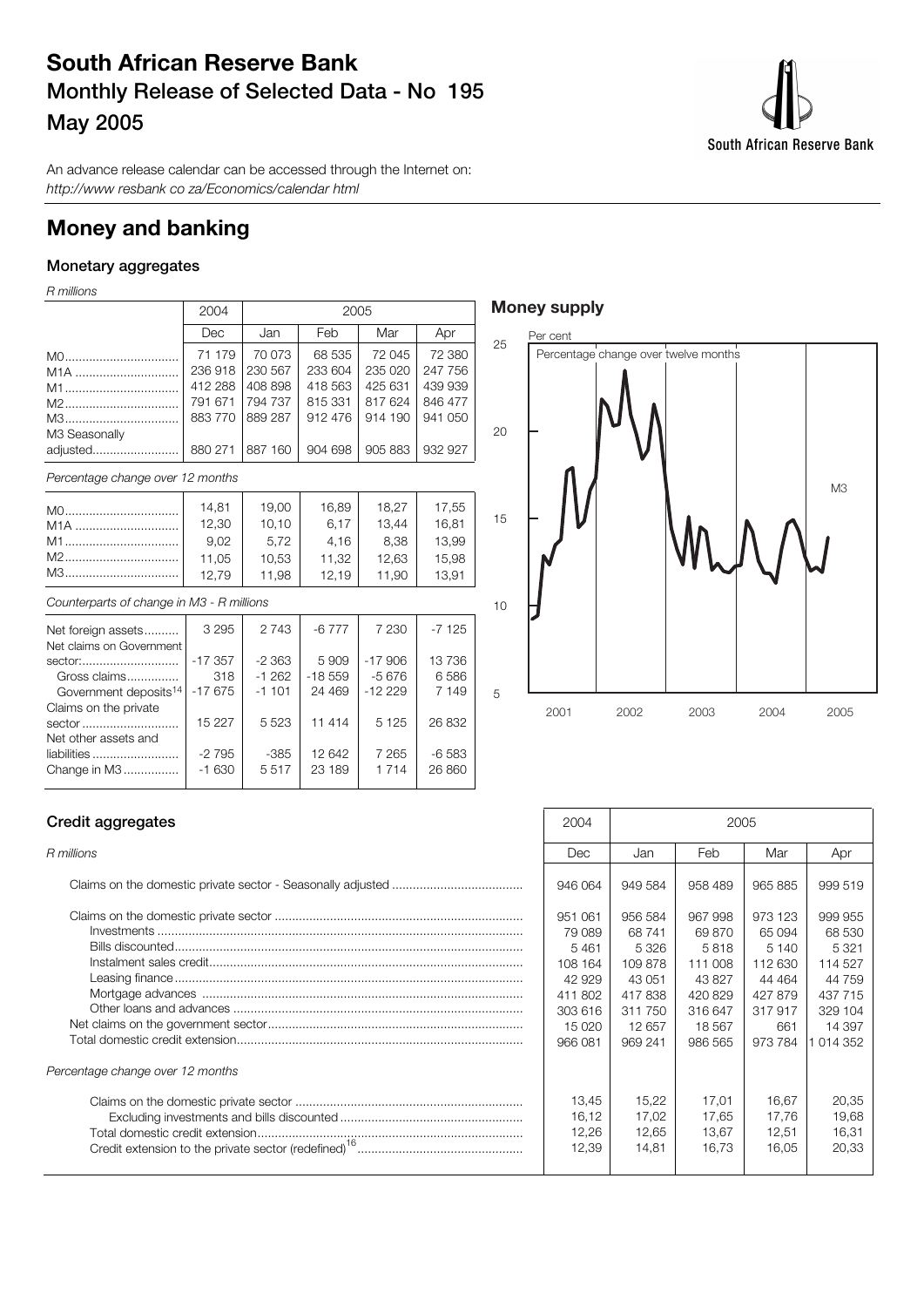## **Money and banking (continued)**

|                                                                                      | 2004       |                     |           | 2005          |           |
|--------------------------------------------------------------------------------------|------------|---------------------|-----------|---------------|-----------|
| Banks and Mutual Banks (R millions)                                                  | <b>Nov</b> | <b>Dec</b>          | Jan       | Feb           | Mar       |
|                                                                                      |            |                     |           |               |           |
|                                                                                      | 986 052    | 1 000 995           | 1015982   | 1015541       | 1 023 447 |
|                                                                                      | 34 409     | 32 682              | 34 722    | 43 610        | 49 214    |
|                                                                                      | 1 020 461  | 1 033 678 1 050 703 |           | 1 0 5 9 1 5 1 | 1 072 661 |
|                                                                                      | 57 765     | 51 806              | 55 408    | 55 0 25       | 49 854    |
|                                                                                      | 1 128 534  | 1 139 655           | 1 164 415 | 1 174 067     | 1 182 281 |
|                                                                                      | 116 024    | 118 882             | 121 743   | 118 702       | 117 057   |
|                                                                                      | 21 507     | 22 270              | 22 278    | 21 677        | 22 547    |
|                                                                                      | 22 136     | 22 878              | 23 929    | 24 789        | 19519     |
|                                                                                      | 14         | 16                  | 121       | 310           | 409       |
|                                                                                      | 8 2 4 0    | 9563                | 10 015    | 11 903        | 9 1 8 0   |
|                                                                                      | 840 532    | 846 023             | 862 038   | 871 494       | 882 299   |
|                                                                                      | 1 104 196  | 1 110 092           | 1 149 458 | 1 163 857     | 1 170 592 |
|                                                                                      | 45 200     | 44 947              | 41 227    | 40 865        | 41830     |
|                                                                                      | 28 760     | 27 563              | 29 668    | 17 143        | 15 233    |
|                                                                                      | 305 212    | 319791              | 303 530   | 299 146       | 264 148   |
|                                                                                      | 569        | 481                 | 424       | 301           | 86        |
|                                                                                      | 1532       | 1 3 4 4             | 1511      | 1 1 7 3       | 2 0 4 0   |
| Total assets (utilised acceptance facilities buy-back agreements and foreign finance |            |                     |           |               |           |
|                                                                                      | 1 485 408  | 1 499 251           | 1 528 413 | 1 543 245     | 1512298   |
|                                                                                      | 60 536     | 61983               | 61 921    | 63 448        | 63 0 29   |
|                                                                                      | 69 698     | 70 722              | 73 915    | 69 189        | 71 361    |
|                                                                                      | 8310       | 9570                | 7 540     | 7567          | 8905      |
| Land Bank (R millions)                                                               |            |                     |           |               |           |
|                                                                                      | 9 7 4 4    | 10476               | 10 316    | 10434         | 11 780    |
|                                                                                      | 17691      | 18 5 94             | 18 647    | 18 9 34       | 18678     |

## **International economic data** 2004 2005

|                                                                                                      | ZUU4     |          | ZUUJ     |          |          |
|------------------------------------------------------------------------------------------------------|----------|----------|----------|----------|----------|
| Changes in gold and other foreign reserves (R millions)                                              | Dec      | Jan      | Feb      | Mar      | Apr      |
|                                                                                                      | 569      | 6 189    | 384      | 9411     | $-1084$  |
|                                                                                                      | $-567$   | 1 1 3 1  | $-555$   | 1 544    | $-546$   |
|                                                                                                      | 3 0 0 8  | 310      | 2 2 1 8  | 1960     | 937      |
|                                                                                                      | 13 3 45  | $-8426$  | 4755     | 4 5 5 2  | $\cdots$ |
| Gross reserves of the Reserve Bank and open position in foreign<br>currency (US\$m)                  |          |          |          |          |          |
|                                                                                                      | 14 733   | 14 943   | 15 4 35  | 15 868   | 16 042   |
|                                                                                                      | 11 4 26  | 11 660   | 12 187   | 12 3 82  | 12541    |
| Net average daily turnover on the SA foreign exchange market (US\$m)                                 |          |          |          |          |          |
|                                                                                                      | 1077     | 1 208    | 1 1 2 6  | 1463     | 1665     |
|                                                                                                      | 400      | 467      | 608      | 542      | 509      |
|                                                                                                      | 8 1 6 8  | 7497     | 7811     | 8912     | 8 1 5 7  |
|                                                                                                      | 3033     | 4 2 2 5  | 3662     | 4 2 5 7  | 3578     |
|                                                                                                      | 12678    | 13 397   | 13 207   | 15 174   | 13 909   |
| Exchange rates (averages)                                                                            |          |          |          |          |          |
| Effective exchange rate against the most important currencies (Index: 2000=100) <sup>18</sup>        | 96.97    | 94.37    | 94.04    | 93.28    | 92.36    |
| Real effective exchange rate against the most important currencies (Index: 2000=100) <sup>3</sup> 18 | 115,56   | 111,67   | 111,33   | 110,44   | $\cdots$ |
|                                                                                                      | 5,7323   | 5,9698   | 6,0161   | 6,0103   | 6,1521   |
|                                                                                                      | 11,0601  | 11,2168  | 11,3535  | 11,4707  | 11,6567  |
|                                                                                                      | 7,6848   | 7,8391   | 7.8351   | 7.9483   | 7,9665   |
|                                                                                                      | 0.0553   | 0.0578   | 0.0574   | 0.0572   | 0,0573   |
| Average daily fixing price of gold per fine ounce                                                    |          |          |          |          |          |
|                                                                                                      | 2 538,95 | 2 526,66 | 2 539,61 | 2 604,42 | 2 636,20 |
|                                                                                                      | 442,50   | 424,06   | 423,39   | 434,22   | 429,11   |
|                                                                                                      |          |          |          |          |          |

 $\mathsf{r}$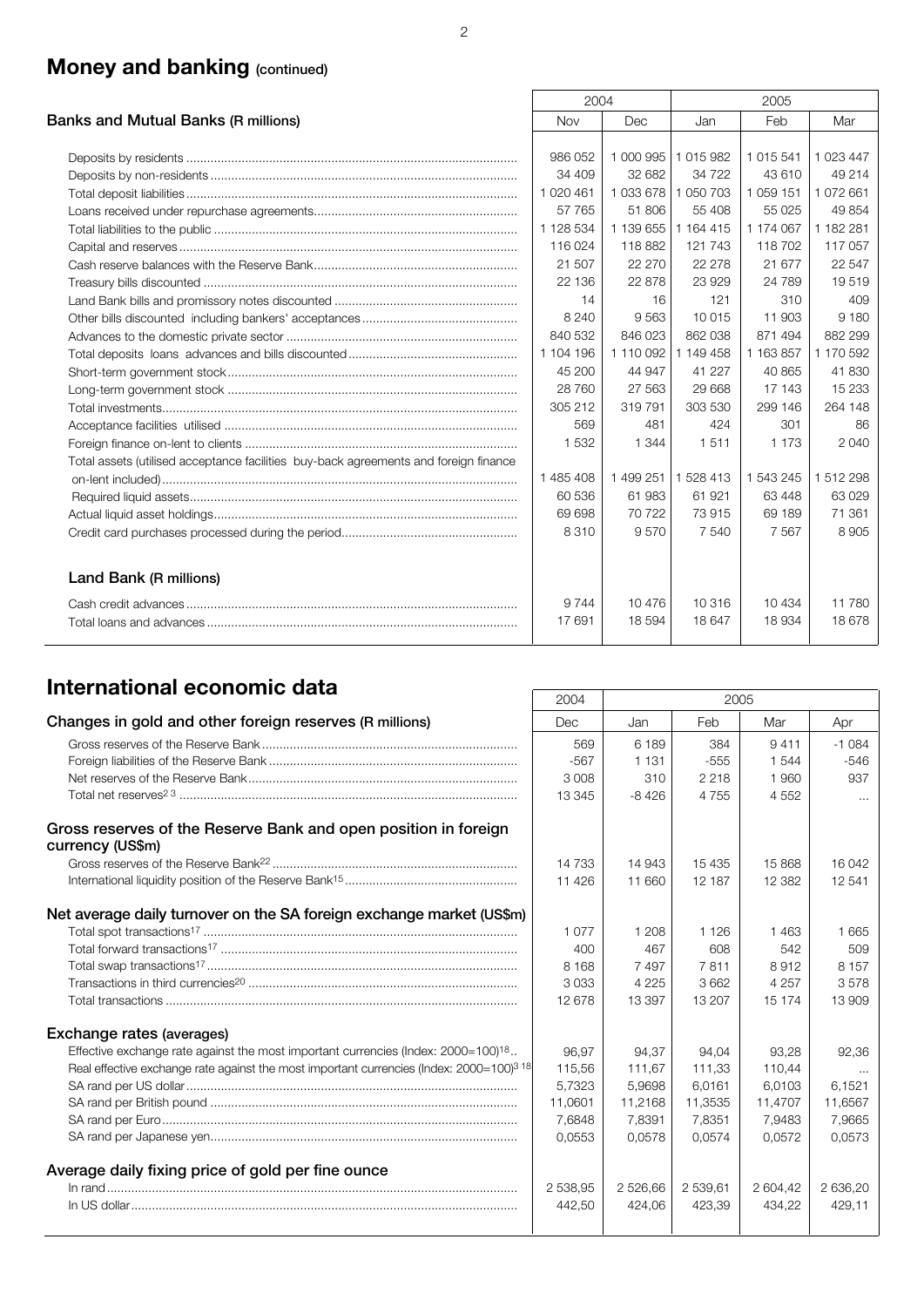## **Capital market** 2005 2005 2006 2005

|                                          |            | <b>2004</b><br>ZUUS |           |           |           |         |  |
|------------------------------------------|------------|---------------------|-----------|-----------|-----------|---------|--|
|                                          | <b>Nov</b> | <b>Dec</b>          | Jan       | Feb       | Mar       | Apr     |  |
| Share market <sup>4</sup>                |            |                     |           |           |           |         |  |
|                                          | 120 045    | 88 570              | 84 0 29   | 89 261    | 103 451   | 88 255  |  |
|                                          | 4596       | 4 0 2 1             | 3724      | 3 7 9 4   | 4518      | 4 0 8 9 |  |
|                                          | 146        | 148                 | 151       | 156       | 161       | 157     |  |
|                                          | 2,7        | 2,8                 | 2,7       | 2,7       | 2,7       | 2,8     |  |
| Non-resident transactions (R millions)   |            |                     |           |           |           |         |  |
|                                          | 7804       | 6957                | 1 2 2 7   | 5434      | 2 5 0 9   | 2782    |  |
|                                          | 3809       | $-364$              | $-5277$   | 1 2 7 7   | 2583      | 3681    |  |
|                                          | 11 612     | 6593                | $-4050$   | 6 7 1 1   | 5 0 9 2   | 6463    |  |
| <b>Fixed-interest securities market</b>  |            |                     |           |           |           |         |  |
|                                          | 4 601      | 3513                | 3463      | $-19595$  | 3944      |         |  |
|                                          | 793 100    | 465 151             | 647 877   | 711 412   | 659 679   | 660 653 |  |
|                                          | 918 614    | 558 294             | 781 752   | 861 098   | 790 121   | 787 909 |  |
|                                          | 31 389     | 19 397              | 21 357    | 26896     | 28 5 27   | 26 953  |  |
|                                          | 9,0        | 8,4                 | 8,2       | 7,8       | 8,2       | 8,5     |  |
| Derivative market - futures <sup>4</sup> |            |                     |           |           |           |         |  |
|                                          | 52 170     | 35 153              | 45 4 65   | 46 138    | 55 146    | 50 342  |  |
|                                          | 1996 455   | 3 0 7 0 1 5 5       | 527 675   | 295 739   | 4 101 556 | 951 094 |  |
|                                          | 65 587     | 127 585             | 49 441    | 56 801    | 167 594   | 66 097  |  |
|                                          | 903 662    | 908 218             | 1 245 858 | 1 388 098 | 383 604   | 372 262 |  |
|                                          |            |                     |           |           |           |         |  |

## **National government finance**

|                                                                               | 2004       |           | 2005     |            |           |          |  |
|-------------------------------------------------------------------------------|------------|-----------|----------|------------|-----------|----------|--|
| Statement of national revenue expenditure and borrowing                       | <b>Nov</b> | Dec.      | Jan      | Feb.       | Mar       | Apr      |  |
|                                                                               | 25 357     | 40 705    | 26 721   | 27 166     | 46 069    | 20 559   |  |
|                                                                               | 26729      | 29 7 9 6  | 25 265   | 41 316     | 35 248    | 31 811   |  |
|                                                                               | $-1.373$   | 10 909    | 1456     | $-14150$   | 10821     | $-11252$ |  |
|                                                                               | $-61$      |           |          | $-2.588$   |           | $-4539$  |  |
| PLUS: Cost/profit on revaluation of foreign loans at redemption <sup>19</sup> |            | $-10$     |          |            |           |          |  |
|                                                                               |            |           | -5       |            | 18        |          |  |
|                                                                               | -1426      | 10892     | 1451     | $-16\,738$ | 10839     | $-15791$ |  |
| National government financing of net borrowing requirement                    |            |           |          |            |           |          |  |
|                                                                               | 1,004      | 850       | 520      |            | 106       | $-110$   |  |
|                                                                               | 4,193      | 3,379     | 3,223    | -19.591    | 3.754     | 8,371    |  |
|                                                                               | $-44$      | -34       | 220      |            |           | 299      |  |
|                                                                               | 130        | 128       | 79       | 50         | 50        | $-15$    |  |
|                                                                               | $-3,857$   | $-15,283$ | -5,493   | 36.267     | -14,749   | 7.246    |  |
|                                                                               | 1,426      | $-10.892$ | $-1,451$ | 16.738     | $-10.839$ | 15,791   |  |

 $\Gamma$ 

# **Economic indicators** (seasonally adjusted) 2004 2005

| <b>Sales</b>                                                                                                                                                                                                                                                                                                                                                                                                                                                                                                                                                                                                                                                                                                                                                                                   | <b>Nov</b>                                                                                     | Dec                                         | Jan                                                                                                                                                                                                                                                                                                                                                                                                                                                                                                                                                                                                                                                                                                                                                                                                                                                                                                                    | Feb                                       | Mar                                             | Apr                                    |
|------------------------------------------------------------------------------------------------------------------------------------------------------------------------------------------------------------------------------------------------------------------------------------------------------------------------------------------------------------------------------------------------------------------------------------------------------------------------------------------------------------------------------------------------------------------------------------------------------------------------------------------------------------------------------------------------------------------------------------------------------------------------------------------------|------------------------------------------------------------------------------------------------|---------------------------------------------|------------------------------------------------------------------------------------------------------------------------------------------------------------------------------------------------------------------------------------------------------------------------------------------------------------------------------------------------------------------------------------------------------------------------------------------------------------------------------------------------------------------------------------------------------------------------------------------------------------------------------------------------------------------------------------------------------------------------------------------------------------------------------------------------------------------------------------------------------------------------------------------------------------------------|-------------------------------------------|-------------------------------------------------|----------------------------------------|
|                                                                                                                                                                                                                                                                                                                                                                                                                                                                                                                                                                                                                                                                                                                                                                                                | 113,9<br>141,5<br>125,8<br>147,5<br>137,0                                                      | 111.7<br>135,6<br>125,7<br>151.9<br>134,4   | 109.5<br>128,7<br>122,0<br>149.3<br>139,4                                                                                                                                                                                                                                                                                                                                                                                                                                                                                                                                                                                                                                                                                                                                                                                                                                                                              | 112.1<br>122,9<br>125,0<br>159.8<br>148,8 | 112.7<br>$\cdots$<br>$\cdots$<br>149.0<br>142,9 | $\cdots$<br>$\cdots$<br>170.7<br>152,8 |
| Volume of production <sup>11</sup>                                                                                                                                                                                                                                                                                                                                                                                                                                                                                                                                                                                                                                                                                                                                                             |                                                                                                |                                             |                                                                                                                                                                                                                                                                                                                                                                                                                                                                                                                                                                                                                                                                                                                                                                                                                                                                                                                        |                                           |                                                 |                                        |
|                                                                                                                                                                                                                                                                                                                                                                                                                                                                                                                                                                                                                                                                                                                                                                                                | 77,9<br>124,3<br>110,6                                                                         | 75.4<br>128,9<br>111.9                      | 82<br>139,6<br>111.1                                                                                                                                                                                                                                                                                                                                                                                                                                                                                                                                                                                                                                                                                                                                                                                                                                                                                                   | 72<br>113.1<br>109.9                      | 75.3<br>139.8<br>111.3                          | $\cdots$<br>$\cdots$<br>$\cdots$       |
| Composite business cycle indicators                                                                                                                                                                                                                                                                                                                                                                                                                                                                                                                                                                                                                                                                                                                                                            |                                                                                                |                                             |                                                                                                                                                                                                                                                                                                                                                                                                                                                                                                                                                                                                                                                                                                                                                                                                                                                                                                                        |                                           |                                                 |                                        |
|                                                                                                                                                                                                                                                                                                                                                                                                                                                                                                                                                                                                                                                                                                                                                                                                | 115,6<br>144,3<br>109,3                                                                        | 112,2<br>145,3<br>109,3                     | 109.2<br>145,3<br>109,6                                                                                                                                                                                                                                                                                                                                                                                                                                                                                                                                                                                                                                                                                                                                                                                                                                                                                                | 107.2<br>142,8<br>109.9                   | 107.2<br>$\cdots$<br>$\cdots$                   | .<br>$\cdots$<br>$\cdots$              |
| Changes in the net reserves of the Reserve Bank also include valuation adjustments in respect of the<br>assets and short-term liabilities of the Reserve Bank.<br>Total net reserves include those of the Reserve Bank other banks and government.<br>Preliminary figures.<br>Source: JSE Securities Exchange South Africa (JSE).<br>Net cash receipts after repayment of redemptions Internal funds excluded.<br>Monthly average.<br>Actual number as at the last business day of the particular month.<br>Seasonally adjusted at an annual rate.<br>Deficit (-) / Surplus (+).<br>10 Excluding discount.<br>Source: Statistics South Africa.<br>12 Source: National Association of Automobile Manufacturers of SA.<br>13 Source: Bond Exchange of South Africa.<br>14 Increase - decrease +. | 17 Transactions against the Rand.<br>19 Cost (-) / profit (+).<br>South African rand.<br>1994. | British Pound (15 37) Japanese Yen (10 43). | 15 Up to end February 2004 referred to as the "Net open position in foreign currency of the Reserve Bank".<br>16 See page S22 of the Quarterly Bulletin regarding the definition of P1 credit extension.<br>18 The weighted average exchange rate of the rand is calculated against thirteen currencies consistently<br>excluding Zimbabwe The weights of the four major currencies are in brackets: Euro (36 38) US Dollar (15 47<br>20 Transactions in third currencies refers to transactions between any two currencies other than the<br>21 Components revised See "Note on the revision of composite leading and coincident business cycle<br>indicators" in the March 2004 Quarterly Bulletin Previous and new indices were linked in January<br>22 The gold reserves are valued at 90 percent of the last ten London fixing prices during the month.<br>23 From May 2004 including RSA Government Retail Bond. |                                           |                                                 |                                        |

3